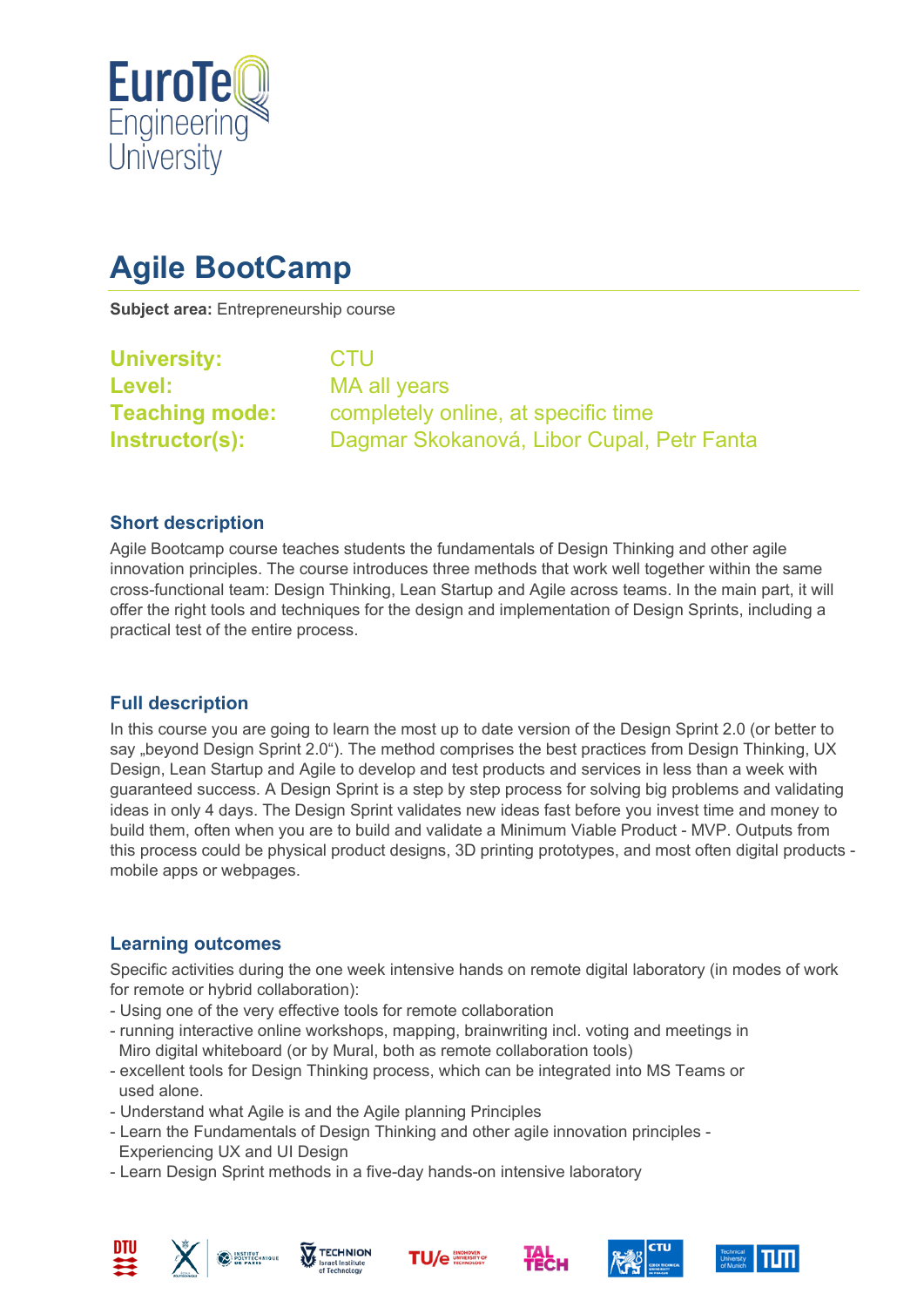

- Develop intensive online collaboration skills.

| <b>General information</b>       |                                                                                                                                                                                                                                                                                                                                                                                      |
|----------------------------------|--------------------------------------------------------------------------------------------------------------------------------------------------------------------------------------------------------------------------------------------------------------------------------------------------------------------------------------------------------------------------------------|
| <b>Contact hours per week:</b>   | One specific week of intensive work/collaboration. The accurate date is<br>not agreed yet. Last time AgileBoot camp took place in October.                                                                                                                                                                                                                                           |
| <b>Total workload:</b>           | 75 (in student hours for the whole course)                                                                                                                                                                                                                                                                                                                                           |
| <b>ECTS credits:</b>             | 3                                                                                                                                                                                                                                                                                                                                                                                    |
| Language:                        | English                                                                                                                                                                                                                                                                                                                                                                              |
| <b>Course start date:</b>        | 19 September 2022                                                                                                                                                                                                                                                                                                                                                                    |
| <b>Course end date:</b>          | 15 January 2023                                                                                                                                                                                                                                                                                                                                                                      |
| Add. info about start date:      | Start course date refers to start of the semester at CTU. Schedules will be<br>available 1-2 weeks before semester starts. Lectures are taken place from<br>19.9.2022 until 15.1.2023. Examination period from 16.1.2023 until<br>19.2.2023. AgileBoot Camp course will take place only 1 week - not<br>specified yet.                                                               |
| <b>Weekly teaching day/time:</b> |                                                                                                                                                                                                                                                                                                                                                                                      |
| Time zone:                       | CET (Denmark, Germany, France, Netherlands, Switzerland, Czech<br>Republic)                                                                                                                                                                                                                                                                                                          |
| <b>Further information:</b>      | https://www.thesprintbook.com/                                                                                                                                                                                                                                                                                                                                                       |
| <b>Prerequisites:</b>            | Preliminary<br>acquaintance<br>with<br>the<br>overall<br>concept<br>(https://www.thesprintbook.com/) and introductory acquaintance with the<br>possibilities of collaborative tools (Miro and Figma). An introduction to this<br>course - introductory onboarding of all students on the first day of the<br>course - will be devoted to this introduction to the overall framework. |
| <b>Activities and methods:</b>   | Group work, Lab-work, Self-study, Collaboration with digital tools Miro,<br>Figma                                                                                                                                                                                                                                                                                                    |
| Presence on campus:              |                                                                                                                                                                                                                                                                                                                                                                                      |

### **Final examination**

| Form:                        | Defence/presentation of innovation result in front of the commitee |
|------------------------------|--------------------------------------------------------------------|
| Date:                        |                                                                    |
| Location/format:             | online                                                             |
| <b>Re-sit possibility:</b>   | no                                                                 |
| <b>Transcript available:</b> | end of semester                                                    |